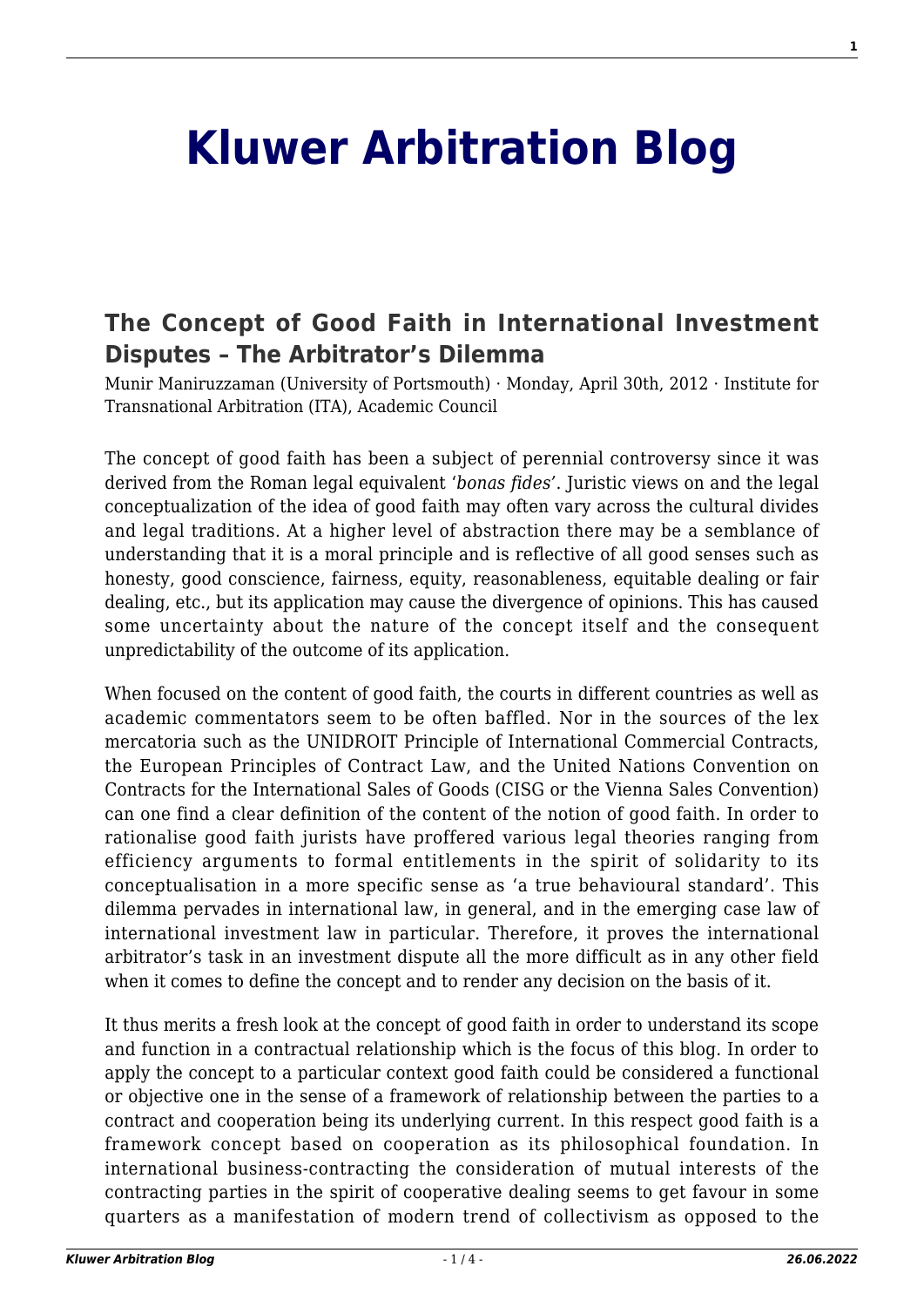"Good faith performance has always required the cooperation of one party where it was necessary in order that the other might secure the expected benefits of the contract. And the standard for determining what cooperation was required has always been an objective standard, based on the decency, fairness or reasonableness of the community and not on the individual's own beliefs as to what might be decent, fair or reasonable. Both common sense and tradition dictate an objective standard for good faith performance." *[E. Allan Farnsworth, Good Faith Performance and Commercial Reasonableness Under the Uniform Commercial Code, 30 U. CHI. L. REV. 666 (1963)*].

It needs to be stressed that co-operation should not be understood in the sense of familial relationship such as motherly love or brotherly affections, but must be confined to the contractual relationship, hence the notion of good faith as a framework concept, *i.e.* fidelity to the bargain, as mentioned earlier. As far as the content of good faith is concerned the focus has to be specific in a particular context concerned in the contractual framework to see if the parties have acted in the spirit of cooperation, *i.e.* 'good-faith cooperation' *[L Carvajal-Arenas, 'Good Faith in the Lex Mercatoria: An Analysis of Arbitral Practice and Major Western Legal Systems' (PhD thesis, University of Portsmouth 2011)]*. In numerous domestic court decisions (*e.g. [United](http://www.austlii.edu.au/au/cases/nsw/NSWCA/2009/177.html) [Group Rail Services Limited v Rail Corporation New South Wales](http://www.austlii.edu.au/au/cases/nsw/NSWCA/2009/177.html)* and in international judicial (*e.g.* [the](http://www.icj-cij.org/docket/files/52/5561.pdf) *[North Sea Continental Shelf](http://www.icj-cij.org/docket/files/52/5561.pdf)* [cases](http://www.icj-cij.org/docket/files/52/5561.pdf) (ICJ), and arbitral decisions *[e.g. Wintershall v Qatar (1990), Mechema Ltd. (England) v S.A. Mines, Minérais et Métaux (MMM) (Belgium) (1982)]* there seems to be a tendency to give weight to the context in which the concept is to be meant. Article 31 (1) of the Vienna Convention on the Law of Treaties also points out the importance of the context of the terms of the treaty while interpreting it in good faith. Therefore, the content of the concept of good faith is more of a contextual nature than the concept itself understood in the abstract sense. The International Court of Justice observed: "(t)he principle of good faith is 'one of the basic principles governing the creation and performance of legal obligations'; it is not in itself a source of obligation where none would otherwise exist." *[Border and Transborder Armed Actions Case (ICJ), (Nicaragua v. Honduras), Jurisdiction and Admissibility, Judgment, 20 December 1988, ICJ Rep 69, at 105 (1988)]*.

One may thus wonder if good faith can be understood in two senses, *viz*., 'macro good faith' and 'micro good faith'. In respect of the former the abstract notion of good faith in the sense of honesty, fairness, reasonableness signifying its subjectivity may be meant, *i.e.* 'macro good faith' – a horizontal approach, a layer of idea which is generic (*i.e.* an idea at a higher level of abstraction) and may not be understood the same in different factual patterns as it will depend on its application to them. Thus, from the notional point of view good faith in the macro sense is considered to act as a major interpretative principle. While, on the other hand, it should be appreciated that what appears to be good faith in one context may not appear the same in another context with a different pattern of facts, situations or surrounding circumstances. Thus, the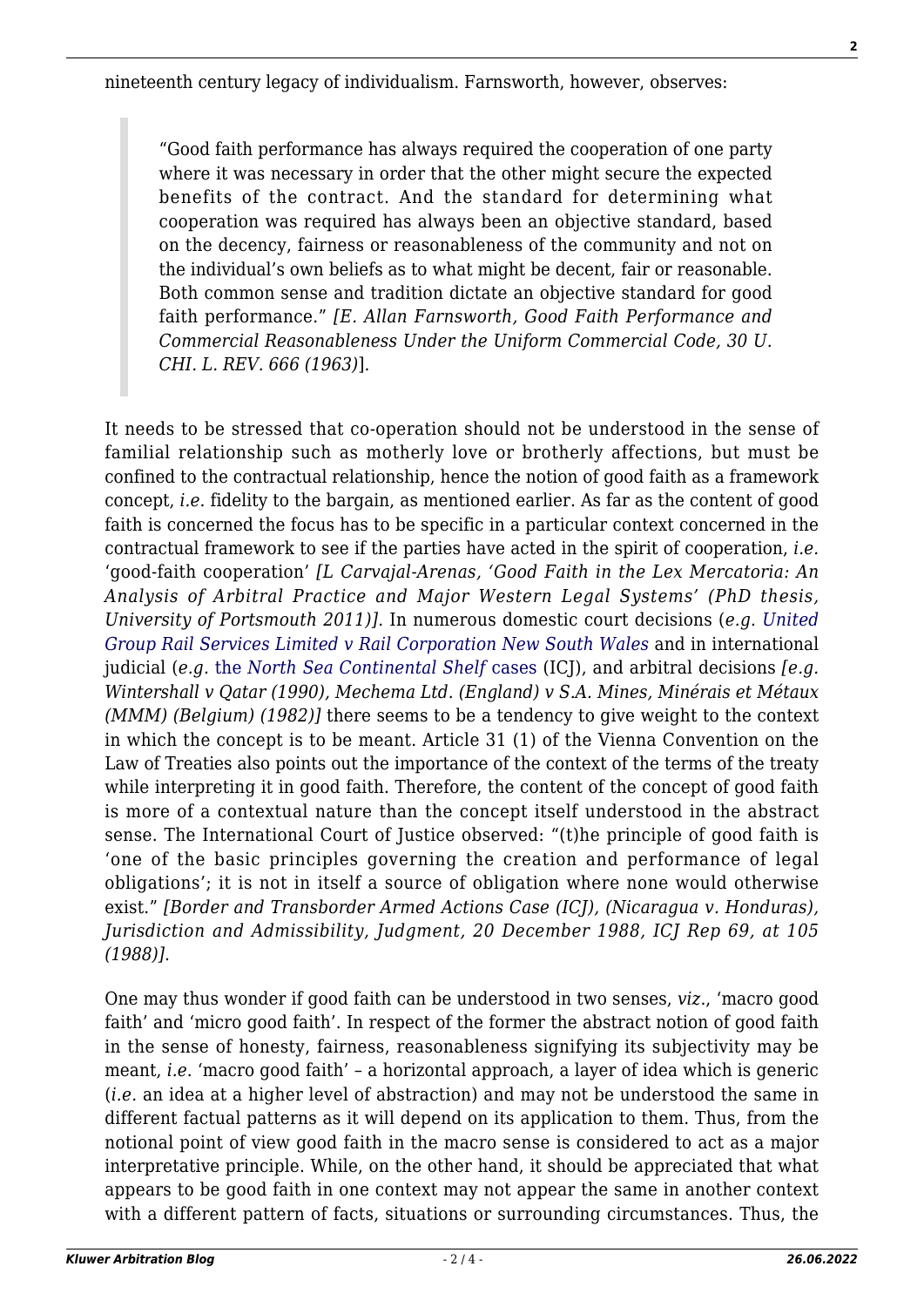notion of good faith focusing on the particular context concerned – *i.e.* the vertical approach – may be understood as 'micro good faith' which brings with it the sense of objectivity rather than subjectivity understood in the horizontal sense, *i.e.* 'macro good faith'. It should be appreciated that the *pacta sunt servanda* principle, being the foundation of all contracts, is the manifestation of 'macro good faith'. But 'micro good faith' being applied in specific factual contexts may limit the application of the *pacta sunt servanda* principle in order to conform to it, even in changed circumstances that affect the contract. Therefore, the *pacta sunt servanda* principle in a contractual relationship may not be applied as an incantation or in the abstract sense, rather it should be assessed in terms of 'micro good faith'.

In international investment law, substantive standards of treatment (investment treaty provisions) such as 'fair and equitable treatment', 'full protection and security', 'protection of legitimate expectation', 'transparency', 'non-discrimination', 'national treatment' and 'most favoured national treatment', etc., are considered fundamentally based on good faith, or manifestations or corollaries of good faith, but their content depends on the specific contexts in which they are applied. Here comes the crunch point when one asks: even if a state literally complies with the foregoing standards in respective cases, will it be always considered to have acted in good faith in its relationship to the other contracting party? Inversely, if a state acts in good faith to comply with its non-investment international treaty obligations relating to human rights, the environment or climate change that may interfere with investors' rights, will it be implicated in bad faith *vis-à-vis* the foreign investors? It is difficult to give any straightforward answers to these questions; the answers, however, may be found specifically in the contexts in which the notion of good faith is to be examined. In investment arbitration jurisprudence such a contextual extrapolation seems to be increasingly endorsed rather than the simple meaning attributed to a standard of treatment (e.g., the *[S.D. Myers](http://italaw.com/documents/SDMeyers-1stPartialAward.pdf)*, *[Mondev](http://italaw.com/documents/Mondev-Final.pdf)*, *[ADF](http://italaw.com/documents/ADF-award_000.pdf)*, *[Loewen](http://italaw.com/documents/Loewen-Award-2.pdf)* and *[Waste Management](http://italaw.com/documents/laudo_ingles.pdf)* cases). Often, in order to reflect good-faith cooperation in an investment contract situation the aforementioned standards of treatment for foreign investors may have to be weighed against the state party's competing public interests, such as the protection of the environment, the promotion and protection of human rights and the securing of the economic development of the host country. There seems to be a growing support for such a stance amongst various stakeholders such as host countries, NGOs, international organizations (the World Bank and the IMF, etc.) and others, though this aspect of international investment law is still in the early stage of development.

The scope and content of the standards of treatment for foreign investors may differ from contexts to contexts entailing the understanding of good faith in the micro sense. As the comments to section 205 of the U.C.C. also states, in a different domain of law though, that "[t]he phrase 'good faith' is used in a variety of contexts, and its meaning varies somewhat with the context." To get a result then it would be advisable to look at the notion of 'micro good faith' – a context-based one with the objectivity that underscores the framework of relationship, co-operation being its philosophical foundation. Good faith in a particular situation should thus be understood not as an abstract concept but as a functional or objective one, *i.e.* in the micro sense, covering all stages of a contract.